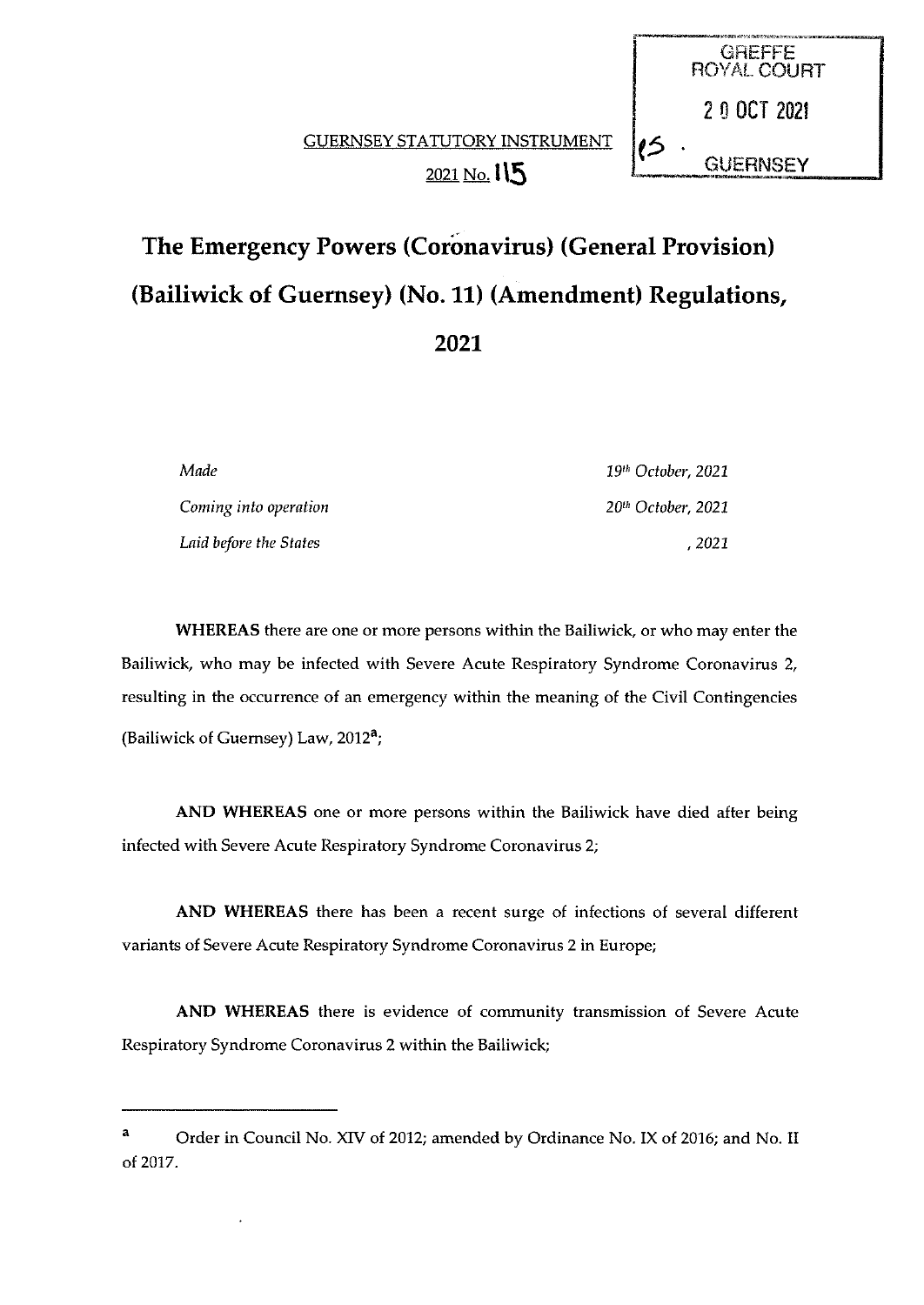AND WHEREAS the people of the Bailiwick are increasingly protected against infection with Severe Acute Respiratory Syndrome Coronavirus 2 as a result of the Bailiwick's vaccination programme and vaccination programmes implemented by other countries and territories;

AND WHEREAS the Civil Contingencies Authority ("the Authority) (having consulted the Medical Officer of Health in respect of the risk to public health created thereby and by the spread of Severe Acute Respiratory Syndrome Coronavirus 2, the virus causing the disease COVID-19, and in respect of the measures necessary to prevent or slow the spread of infection) is satisfied that the conditions set out in section 13 of the Law are satisfied, and that the following regulations contain only provisions which are appropriate for and proportionate to the purpose of preventing, controlling or mitigating the emergency referred to above;

AND WHEREAS the Authority is satisfied that the effect of the following regulations is in due proportion to that emergency, and that they are compatible with the Convention rights within the meaning of section <sup>1</sup> of the Human Rights (Bailiwick of Guernsey) Law,  $2000^{\rm b}$ 

NOW THEREFORE THE AUTHORITY, in exercise of the powers conferred upon it by sections 12(1), 14 and 19 of the Law, and of all other powers enabling it in that behalf, hereby makes the following regulations: —

#### Amendment of the General Provision (No. 11) Regulations.

1. (1) The Emergency Powers (Coronavirus) (General Provision) (Bailiwick

b Order in Council No. XIV of 2000; amended by No. I of 2005; Ordinance No. XXXVII of 2001; No. XXXIII of 2003; No. XX of 2015; No. IX of 2016; No. XXVI of 2018; and G.S.I. No. 27 of 2006.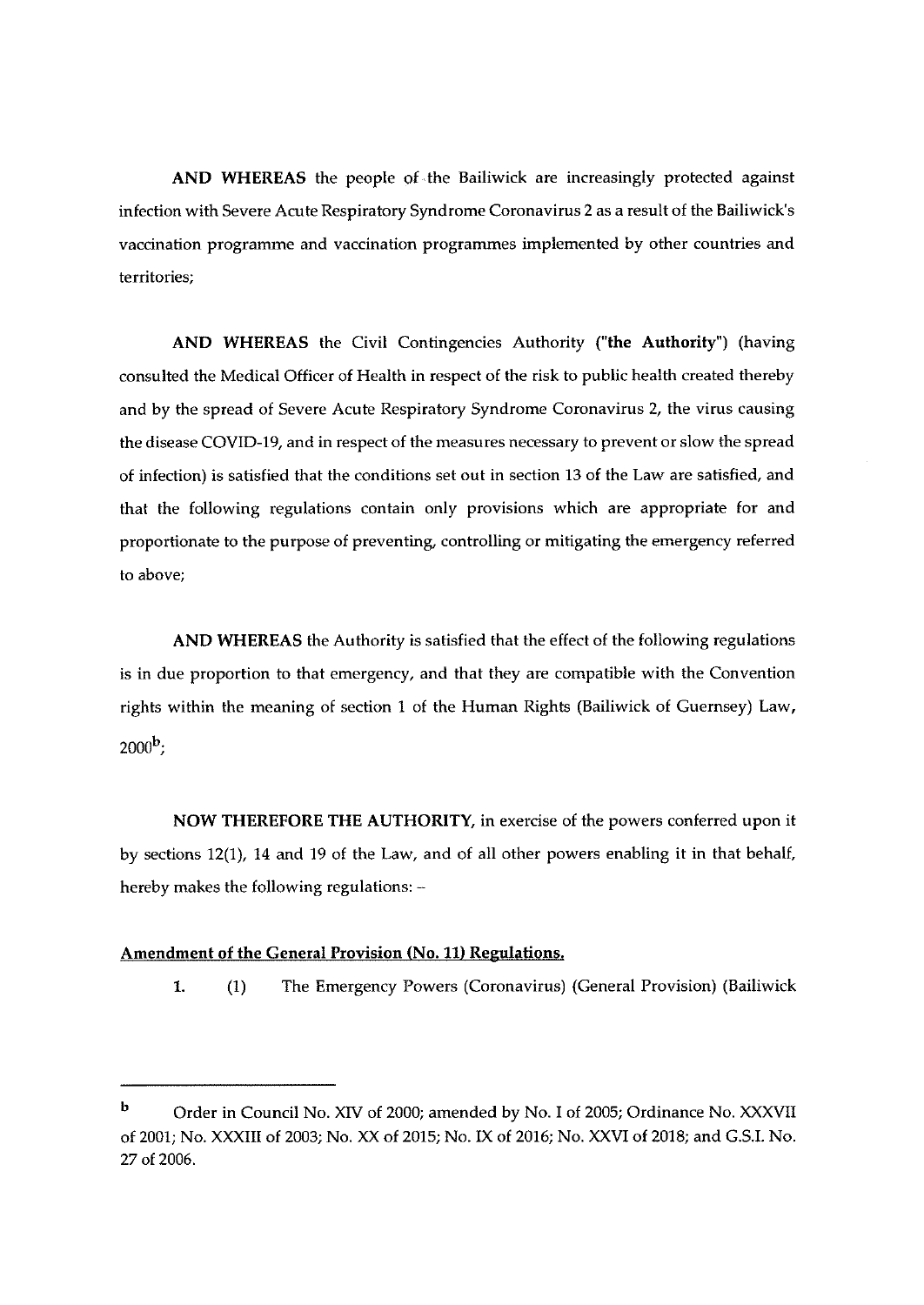of Guernsey) (No. 11) Regulations,  $2021<sup>c</sup>$  are amended as follows.

(2) Regulation 19 (Blue Arrivals of 12 years of age and over: post-arrival testing requirements) is revoked.

(3) In the definition of "relevant time" at paragraph  $1(9)(c)$  of Schedule 2 (Country Categories), for "48 hours" substitute "8 days".

### Citation.

2. These Regulations may be cited as the Emergency Powers (Coronavirus) (General Provision) (Bailiwick of Guernsey) (No. 11) (Amendment) Regulations, 2021.

## Extent.

3. These Regulations shall have effect throughout the Bailiwick.

# Commencement.

4. These Regulations come into force on  $20<sup>th</sup>$  October, 2021.

Dated this 19th day of October, 2021

l ferroile

P. T. R. FERBRACHE Chairman of the Civil Contingencies Authority For and on behalf of the Authority

<sup>c</sup> G.S.I. No. 108 of 2021.